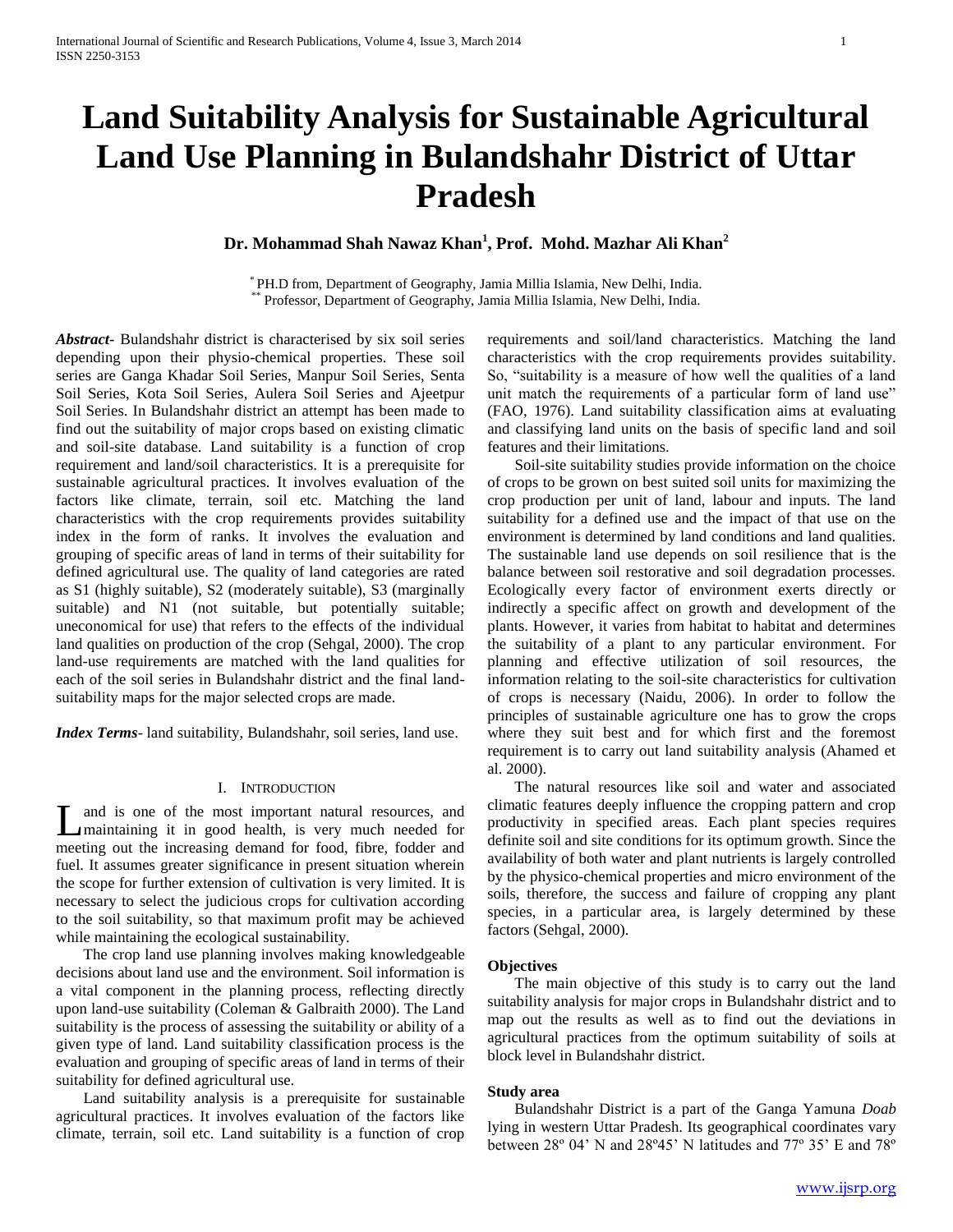30' E longitudes. It is bounded by the districts of Hapur and Ghaziabad in the north, Aligarh in the south, Amroha and Badaun in the east, and Gautam Budh Nagar in the west. River Ganga forms a natural boundary between Bulandshahr as well as Badaun and Amroha districts. It covers a total area of 3,719 km<sup>2</sup> (Fig. 1.1).

 The district is a level plain with variations of some uneven lands on the banks of rivers. The whole of the district being formed of the Gangetic plain. However, the area is covered by alluvium of Quaternary age. The only mineral of any importance in the district is *kankar*. It experiences the sub-humid monsoon climate (Singh, 1971), that is why the district is rich in agricultural land, and produces many crops; fruits and

vegetables, generally there are three harvests, the *kharif,* the *rabi* and the *zaid*. The *zaid* is relatively of little significance.

 Bulandshahr district is characterised by six soil series depending upon their physio-chemical properties. These soil series are Ganga Khadar Soil Series, Manpur Soil Series, Senta Soil Series, Kota Soil Series, Aulera Soil Series and Ajeetpur Soil Series. A soil series name generally is derived from a town or a landmark in or near the area where the soil series was first recognized (Simonson, 1952). Soil series is a group of soils with similar profiles developed from similar parent materials under comparable climatic and vegetational conditions. The Figure 1.2 shows the soil series map of Bulandshahr district.

## **Location of Bulandshahr District**



Fig. 1.1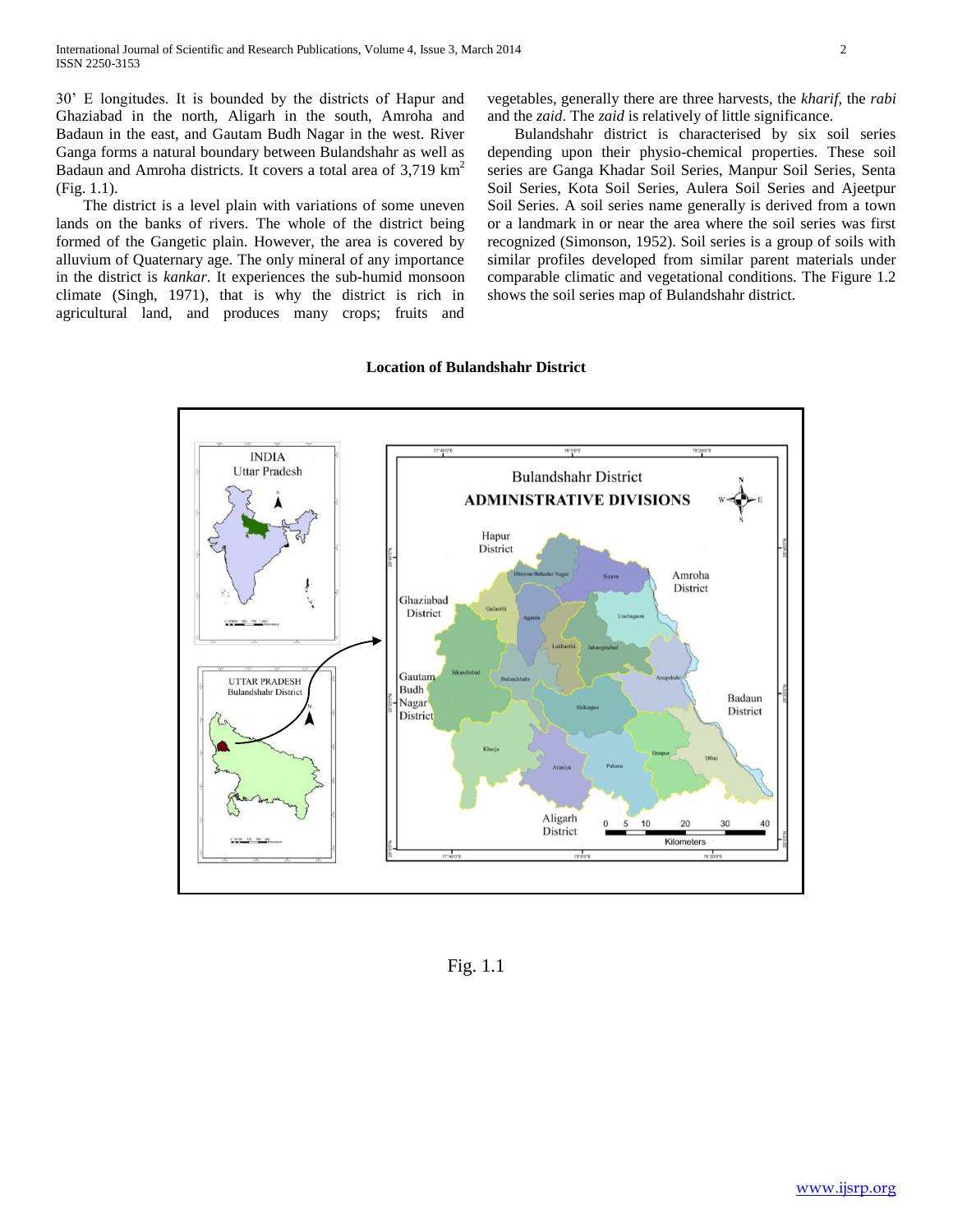International Journal of Scientific and Research Publications, Volume 4, Issue 3, March 2014 3 ISSN 2250-3153



Fig. 1.2

## II. DATABASE AND METHODOLOGY

 To carry out the land suitability analysis, the data about the production and acreage of selected crops is taken for the year 2007-08 from district Sankhiyiki Patrika of Bulandshahr district. The soil series data taken from the soil report of National Informatic Centre (NIC). The requirements for each crop were obtained from National Beureou of Soil Survey and Land Use planning (NBSS & LUP) and Indian Council of Agricultural Research (ICAR) publications (Naidu 2006), (Ramesh 2002), Sehgal (1996); the land characteristics were obtained from soil survey reports. The land use land cover map was prepared from the Landsat TM data 2009. The overlay analysis of land use land cover map 2009 and soil series map of all the sixteen blocks of the district Bulandshahr was carried out in GIS environment using Arc GIS 9.3 and finally the soil suitability map of agricultural land was generated. Field survey was done for cross verification for the existing land use pattern in diffrent soil series. Land suitability classification method proposed by FAO (1976) is applied to delineate soil suitability classes. Physical and

chemical properties of the land as well as climatic factors are the major determinants for crop suitability of a given land. The physical land properties of the study area are evaluated, including the soil texture, drainage, and soil depth. The slope of the land is also considered. Climate (Temperature and Rainfall) of the study area is also used for crop suitability analysis. The chemical properties of soil like pH (negative log of hydrogen ion concentration), CEC (cation exchange capacity), EC (electrical conductivity) and ESP (exchangeable sodium percentage) are also taken for soil site suitability analysis.

 Land suitability index in the form of ranks as a function of crop requirement and land characteristics involving the evaluation and grouping of specific areas of land in terms of their suitability for defined agricultural use are worked out. The flow chart given below (Fig. 1.3) exhibits the land categories of 'S1' highly suitable (with slight limitations), 'S2' moderately suitable (with moderate limitations), 'S3' marginally suitable (with severe limitations), 'N1' almost unsuitable (not suitable currently) (FAO 1976).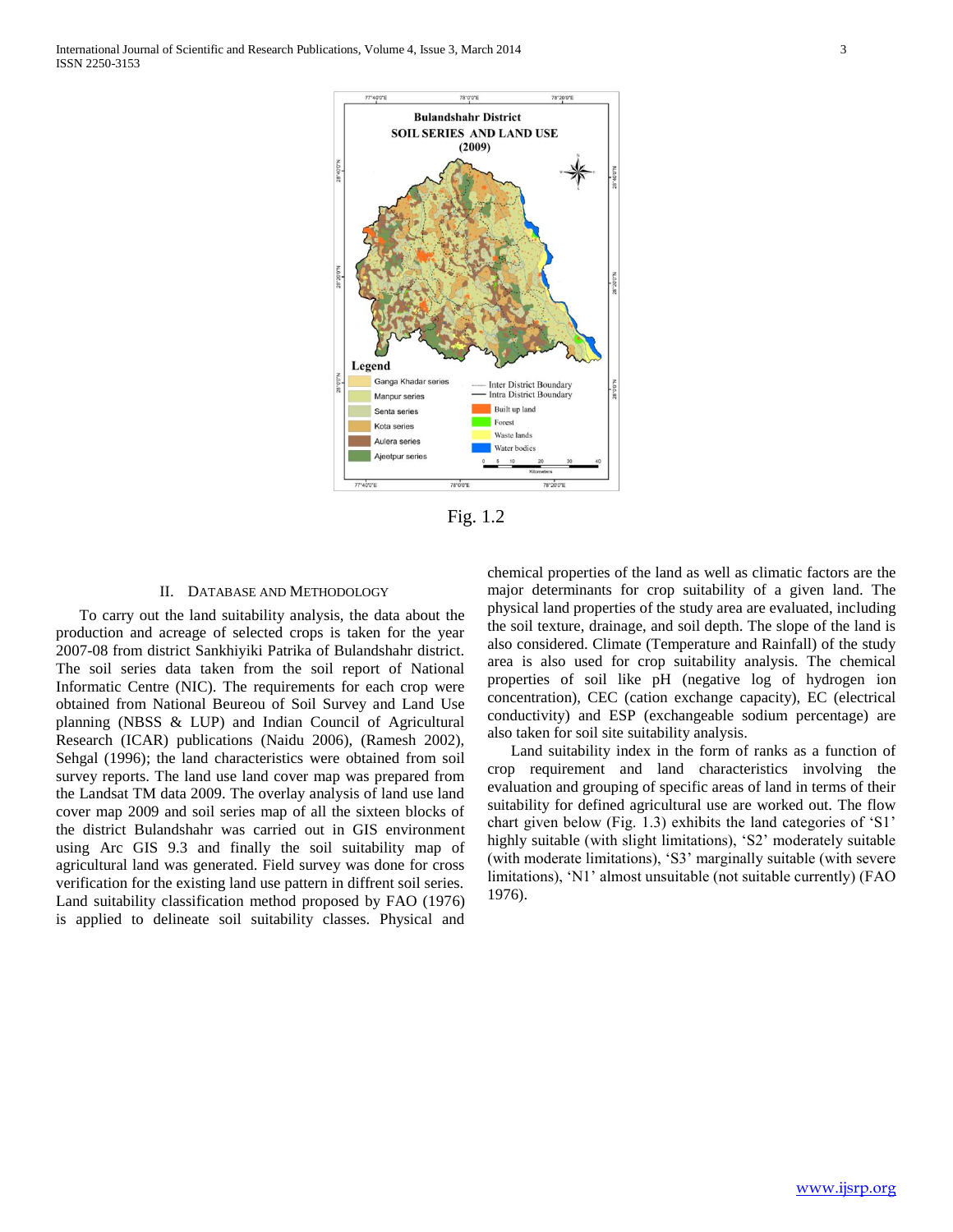

**Soil Suitability Criteria**



#### III. RESULTS AND DISCUSSIONS

 For the purpose of analysing soil-site suitability, nine major crops viz. Rice, wheat, maize, barley, pearl millet, pulses, mustard, sugarcane and potato were selected. These crops in individual capacity occupy 1% and above and collectively occupy about 82.29 % of net area sown of the district. For the purpose of finding out the suitable crop land use the requirements for each major crop grown were matched with the existing land characteristics.

 The quality of each land category was assessed by the ratings S1 (highly suitable), S2 (moderately suitable), S3 (marginally suitable) and N1 (not suitable, but potentially suitable; uneconomical for use) that refer to the effects of the individual land qualities on production of the crop (Sehgal, 2000). The crop land-use requirements and land qualities were matched for each of the soil series and the final land-suitability maps for each selected crop were made.

## **Rice (***oryza sativa* **)**

 In Bulandshahr district soil suitability classes for rice crop are shown in Figure 1.4. It was found that soil suitability class S2 is spread over an area of about 2700.60 sq.km around 82.89% area of the district and soil suitability class S3 is spread over an area of about 557.63 sq.km around 17.11% area of the district (Table 1.1). The blocks which cover more than the district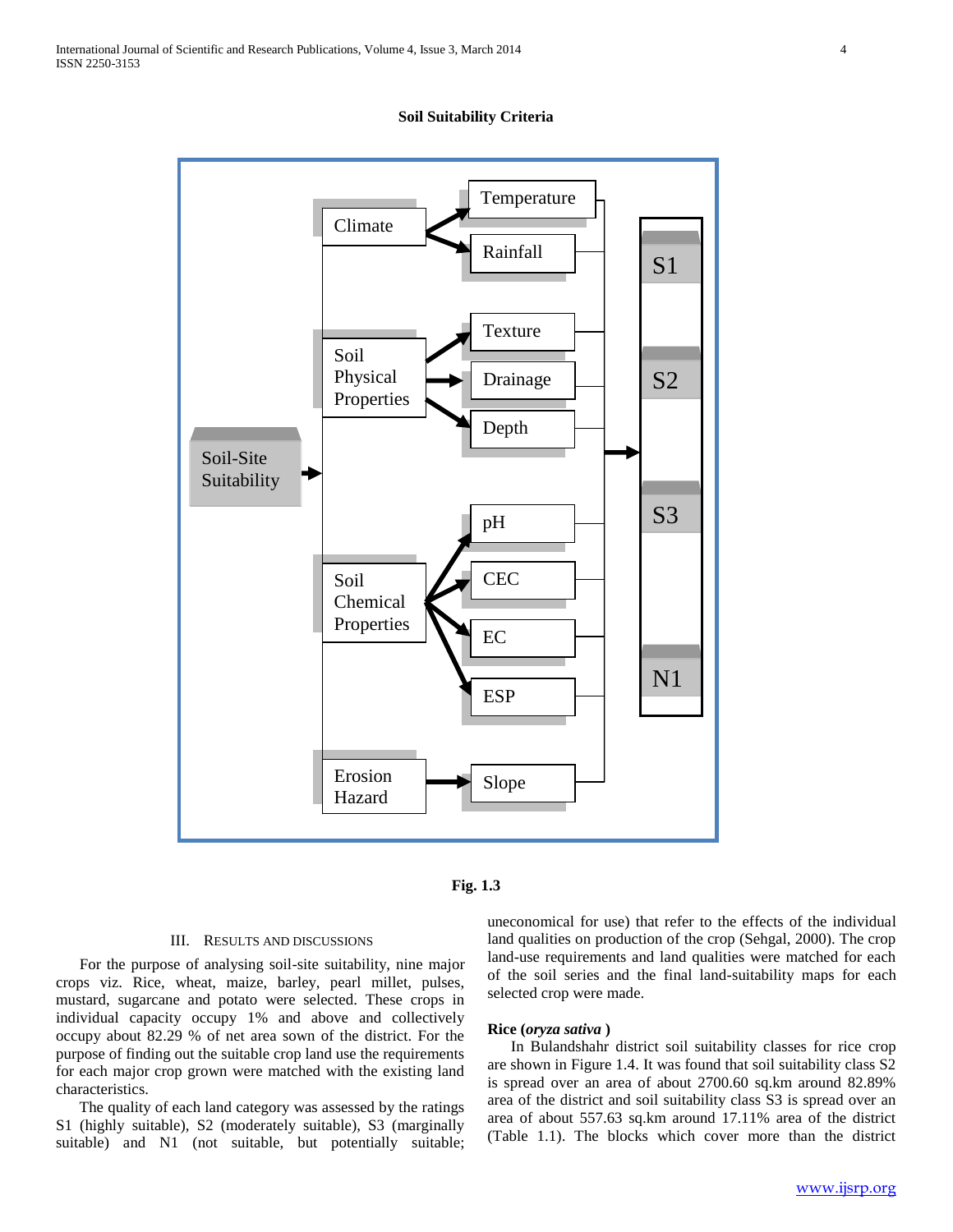average of soil suitability class S2 are the blocks of Siyana, Pahasu, Lakhaothi, Jahangirabad, Gulaothi, Dibai, Bulandshahr, Bhawan Bahadur Nagar, Anupshahr, Agauta and Unchagaon. While the blocks which have the maximum area more than the district average under the soil suitability class S3 are the blocks of Sikandrabad, Shikarpur, Lakhaothi, Khurja, Danpur, and Araniya.

 The existing cropping pattern shows that out of 82.40% gross cropped area under the major nine crops, rice covers 12.15% area in the district, though no where in the district the soil are highly suitable (i.e. S1) for rice cultivation. It yields 22.77 quintals/hectares in the district. It also has some variations at block level, the blocks in which rice is cultivated more than the district average are the blocks of Sikandrabad 17.51%, Lakhaothi 15.44%, Bulandshahr 12.71%, Jahangirabad 12.19%, Khurja 14.49%, Araniya 18.15% and Pahasu 15.24%.

## **Wheat (Triticum Aestivum)**

 The distribution of soil suitability classes for wheat in Bulandshahr district are shown in Figure 1.5. It shows block wise distribution of soil suitability classes for wheat. It was found that soil suitability class S1 spreads over an area of about 2700.60 sq.kms around 82.89% area of the district and soil suitability class S2 spreads over an area of 38.63 sq.kms around 1.19% area of the district while the soil suitability class S3 spread over an area of about 518.99 sq.kms around 15.93% (Table 1.1). The blocks which cover more than the district average of soil suitability class S1 are Siyana, Pahasu, Lakhaothi, Jahangirabad, Gulaothi, Bulandshahr, Bhawan Bahadur Nagar, Dibai, Anupshahr, Agauta and Unchagaon. The blocks which have the maximum area more than the district average under the soil suitability class S2 are Dibai, Anupshahr and Unchagaon. While the soil suitability class S3 which covers the area more than the district average is found in the blocks of Sikandrabad, Shikarpur, Lakhaothi, Khurja, Danpur and Araniya.

 The present cropping pattern of the district reveals that out of 82.40% gross cropped area under the major nine crops wheat is produced on 38.10% area. The average yield of wheat in the district is 37.68 quintal/hectares. Though, area under wheat varies at block level. It covers area more than the district average in the blocks of Sikandrabad 38.51%, Gulaothi 38.24%, Khurja 41.83%, Araniya 41.07%, Pahasu 41.77, Unchagaon 39.02%, Danpur 42.53% and Dibai 39.19%.

#### **Maize (***Zea mays***)**

 The distribution of soil suitability classes for maize in Bulandshahr district are shown in Figure 1.6. It shows the cultivation of maize in Bulandshahr district. The soil suitability class S1 spreads over an area of about 1068.40 sq.kms which is about 32.79% of the study area. The soil suitability class S2 covers an area of about 1632.20 sq.kms (50.09%) in the district, while soil suitability class S3 covers only 38.63 sq.kms around 1.19% of the study area. Maize also has the soil suitability class N1 and spreads over the area of 518.99 sq.km i.e. about 15.93% area of the district (Table 1.1).

 The blocks which have the highest area about 45% suitable for maize production under the soil suitability class S1 are Jahangirabad, Siyana and Bhawan Bahadur Nagar. The soil suitability class S2 has maximum area in the blocks of Bulandshahr, Dibai, Unchagaon and Lakhaothi which has more than 60% area of the blocks. The soil suitability class S3 is found in only four blocks of the district. The soil suitability class N1 more than the district average is found in the blocks of Khurja, Araniya, Danpur, Sikandrabad, Shikarpur and Lakhaothi.

 The present cropping pattern of the Bulandshahr district reveals that maize spreads over 11.06% area out of the 82.40% area occupied by the major nine crops of the district. It yields 19.94 quintal/hectares in the district. The area under maize more than the district average is found in the blocks of Shikarpur 14.25%, Jahangirabad 12.81%, Pahasu 14.77%, Unchagaon 12.94%, Danpur 20.02%, Dibai 19.25%, Anupshahr 14.56% (Table 1.2).

#### **Barley (***Hordeum vulgare***)**

 Soil suitability classes for barley are shown in Figure 1.7. It illustrates the block wise distribution of soil suitability classes for barley. It was found that soil suitability class S1 spreads over an area of about 2700.60 sq.kms (82.89%) of the district. The blocks which cover more than the district average of soil suitability class S1 are Siyana, Pahasu, Lakhaothi, Jahangirabad, Gulaothi, Bulandshahr, Bhawan Bahadur Nagar, Dibai, Anupshahr, Agauta and Unchagaon. The soil suitability class S2 spreads over an area of about 38.63 sq.kms (around 1.19%) of the district. Its spread is only in four blocks of the district namely Dibai, Anupshahr, Unchagaon and Siyana. The S3 spreads over an area of about 518.99 sq.kms (15.93%). The soil suitability class S3 covering area more than the district average is found in the blocks of Sikandrabad, Shikarpur, Lakhaothi, Khurja, Danpur and Araniya. The existing cropping pattern of the district shows that barley covers only 1.62% area, out of the 82.40% area under major nine crops cultivated in the district. It yields 34.38 quintals/hectares in the district. The blocks which cover area more than the district average under barley are Lakhaothi 1.67%, Shikarpur 1.98%, Khurja 1.96%, Araniya 2.15%, Pahasu 1.76%, Danpur 2.26% and Dibai 1.97% (Table 1.2).

## **Pearl Millet or Bajra (***Pennisetum typhoides***)**

 The soil suitability classes for pearl millet are shown in Figure 1.8. It is found that for the cultivation of pearl millet in Bulandshahr district, soil suitability class S1 covers 82.89% area of the district which spreads over about 2700.60 sq. kms. The blocks which cover more than the district average of soil suitability class S1 are the blocks of Siyana, Pahasu, Lakhaothi, Jahangirabad, Gulaothi, Dibai, Anupshahr, Bulandshahr, Bhawan Bahadur Nagar, Agauta and Unchagaon. While soil suitability class S3 covers about 17.11% area of the district and spread over about 557.63 sq.kms. The spread of S3 above the district average is found in the blocks of Sikandrabad, Khurja, Lakhaothi, Danpur, and Araniya.

 The existing cropping pattern of the district shows that out of 82.40% cropped area under the selected major nine crops pearl millet covers only 1.53% area. Its yield is 16.30 quintal/hectares. The blocks which cover area more than the district average are Sikandrabad 2.27%, Khurja 3.32%, Araniya 3.96%, Pahasu 4.23% and Dibai 2.18% (Table 1.2).

#### **Pulses**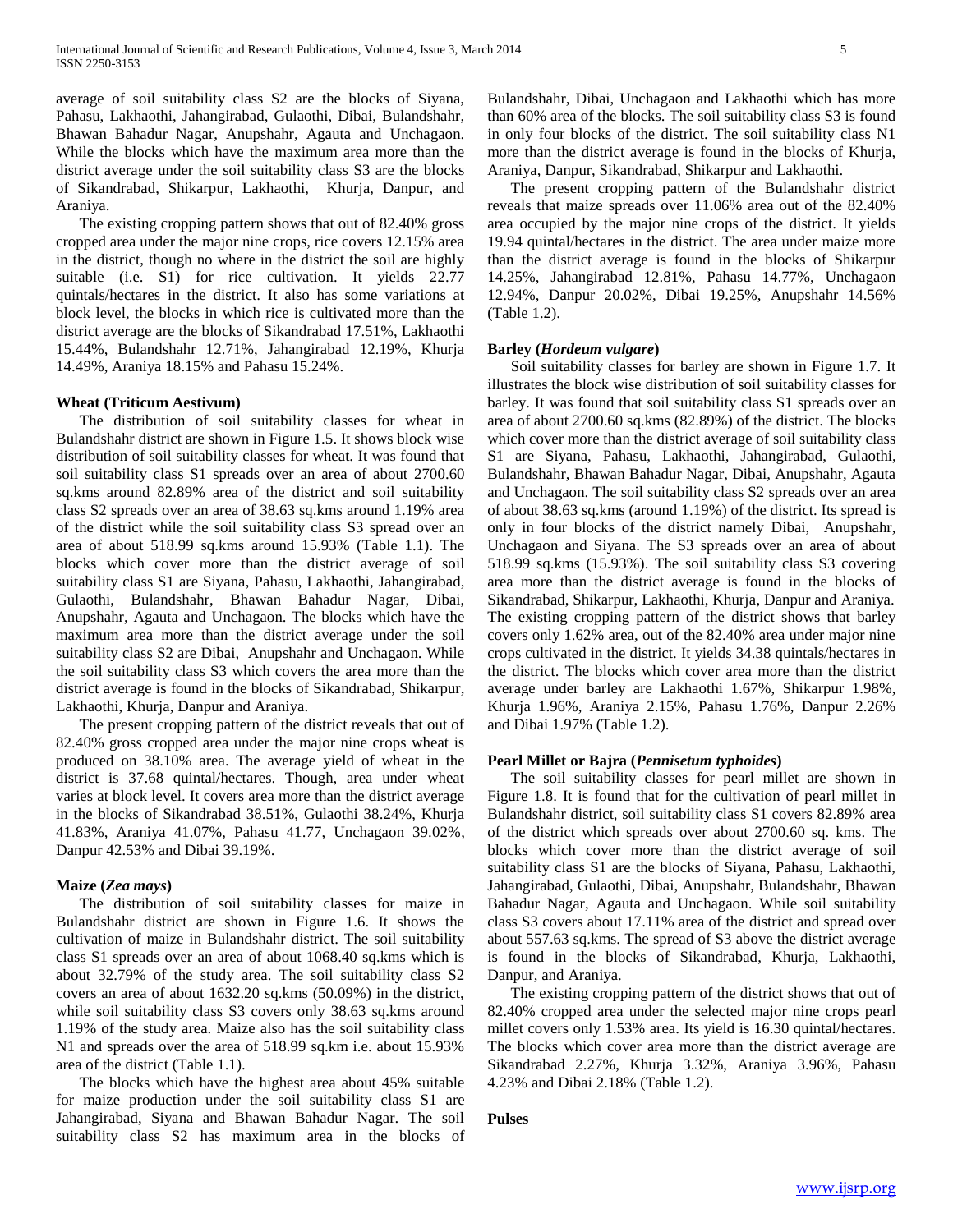The soil suitability for all pulses like *urad, moong, masur*, *pea* and *arhar* is more or less same. Their existing area under individual pulses in the district is very low i.e. below 1%, that's why all of them are clubbed under the category of pulses. However, in the study area maximum acreage is occupied by *Arhar* or pigeon pea. In Bulandshahr district soil suitability classes for pulses are shown in Figure 1.9. It was found that soil suitability class S1 covers 72.18% area of the district which spreads over about 2351.68 sq.kms covering all the blocks of the district. It covers more than 80% area in the blocks of Siyana, Shikarpur, Lakhaothi, Gulaothi, Dibai, Anupshahr, Unchagaon Bulandshahr, Bhawan Bahadur Nagar and Agauta. The soil suitability class S2 covers 10.71% area of the district covering about 348.92 sq.kms spreading over all the blocks of the district except the Agauta block. The soil suitability class S3 covers only 1.19% area of the district and spreads over four blocks of the district covering about 38.63 sq.kms. While the soil suitability class N1 covers 15.93% area of the district that spreads over all the blocks of the district except Unchagaon block covering about 518.99 sq.kms.

 The existing cropping pattern under pulses reveals that out of 82.40% cropped area of the district under major nine crops pulses covers only 3.58% of the area. The blocks which cover area more than the district average are Sikandrabad 3.63%, Gulaothi 3.62%, Shikarpur 4.33%, Khurja 5.96%, Araniya 4.95%, Pahasu 4.49% and Danpur 3.75% (Table 1.2).

#### **Mustard (***Brassica juncea***)**

 The distribution of soil suitability classes for Mustard in Bulandshahr district are shown in Figure 1.10. It is found that Soil suitability class S1 covers 82.89% area of the district which spreads over about 2700.60 sq.kms found in almost all the blocks of the district. The soil suitability class S2 is found only in four blocks of the district namely Siyana, Unchagaon, Anupshahr and Dibai covering 1.19% area of the district (38.63sq.kms). The soil suitability class N1 covers 15.93% area of the district (518.99sq.kms). It is found in all the blocks of the district except the Unchagaon.

 The existing cropping pattern shows that out of 82.40% cropped area under the major nine crops mustard occupy only 1.58% area. Its yield is 11.10 quintals/hectares. Its acerage more than the district average is found in the blocks of Khurja 1.81%, Araniya 3.24%, Pahasu 2.29%, Danpur 2.04% and Dibai 2.50% (Table-1.2).

#### **Sugarcane (Saccharum officinarum)**

 The soil suitability class for Sugarcane in Bulandshahr district are shown in Figure 1.11. The Table 1.1 and Figure 1.11 reveal the distribution of soil suitability class for sugarcane. It was found that soil suitability class S1 covers only about 32.79% area of the district occupying 1068.40 sq.kms spreading over all the blocks of the district. The soil suitability class S2 covers 51.28% area of the district spreading over 1670.83 sq.kms over all the blocks of the district. While the soil suitability class S3 covers 15.93% area of the district covering 518.99 sq.kms and is found in all the blocks except Unchagaon.

 The existing sugarcane cropping shows that it is spread over 11.36% area out of the total 82.40% area under the nine major crops. It yields 587.55 quintal/hectares. The presence of

sugarcane more than the district average is found in the blocks of Bhawan Bahadur Nagar 30.50%, Siyana 21.44%, Agauta 21.35%, Gulaothi 19.96%, Anupshahr 19.16%, Unchagaon 15.35%, Jahangirabad 12.79% and Lakhaothi 12.02%.

## **Potato (Solanum tuberosum)**

 The distribution of soil suitability class for potato in shown by Table 1.1 and Figure 1.12. It is found that Soil suitability class S1 covers 82.89% area of the district which spreads over 2700.60 sq.kms and is found in almost all the blocks of the district. The soil suitability class S3 is found only in four blocks of the district covering only 1.19% area of the district which spreads over 38.63 sq.kms, these blocks are Siyana, Dibai, Anupshahr and Unchagaon. The soil suitability class N1 covers 15.93% area of the district that spreads over 518.99 sq.kms. Except the Unchagaon it found in all the blocks of the district (Table 1.1).

The existing cropping pattern of the district reveals that potato covers only 1.43% area out of the total cropped area of the district under the major nine crops. It yields 173.57 quintals/hectares. Its presence more than the district average is found in the blocks of Jahangirabad 4.14%, Unchagaon 2.02%, Agauta 1.80%, Shikarpur 1.74% and Bulandshahr 1.46% (Table 1.2).

#### IV. CONCLUSION AND SUGGESTIONS

 The soil-site suitability for major crops in Bulandshahr district represents that soil suitability class S1 (highly suitable) covers 82.89% area for wheat, millet, barley, mustard and potato. However the existing cropping pattern (Table 1.2) shows that Bulandshahr district covers only 44.26% area for the cultivation of wheat (38.10%), barley (1.62%), millet (1.53%), mustard (1.58%), and potato (1.43%). Similarly for the cultivation of pulses 72.18% of the area of the district exhibits the same soil category 'S1' while pulses presently are cultivated only on 3.58% area. For maize and sugarcane cultivation 'S1' category of soil is found over 32.79% area of the district while presently they are cultivated only on 22.42% area with a break up for Maize (11.06%) and sugarcane (11.36%). The rice crop is moderately suitable and is cultivated over 12.15% area of the district.

 Hence, in the study area more land should be devoted to highly suitable crops like pulse, mustard, barley, millet and potato. The share of these crops in the district is very low.

 The block wise study reveals that in almost all the blocks of the district Bulandshahr rice is moderately suitable and comes under S2 soil suitability class should be replaced by other more suitable crops like pulses, mustard, barley, potato and millet, presently the presence of these crops in the block is very less. This change in the cropping pattern would help enhancing not only the sustainable carrying capacity of the land but would also help in the conservation of rural land resources as well as their development.

 Beside this in the blocks of Unchagaon, Dibai, Lakhaothi and Bulandshahr the actual area under maize and sugarcane cultivation is higher than the area for their suitability. Thus, the additional area under maize and sugarcane cultivation in the blocks of Unchagaon (13.64%), Dibai (22.72%), Lakhaothi (1.62%) and Bulandshahr (1.92%) should be devoted to highly suitable crops like pulses, mustard, barley, potato and millets presently their share in these blocks is very low.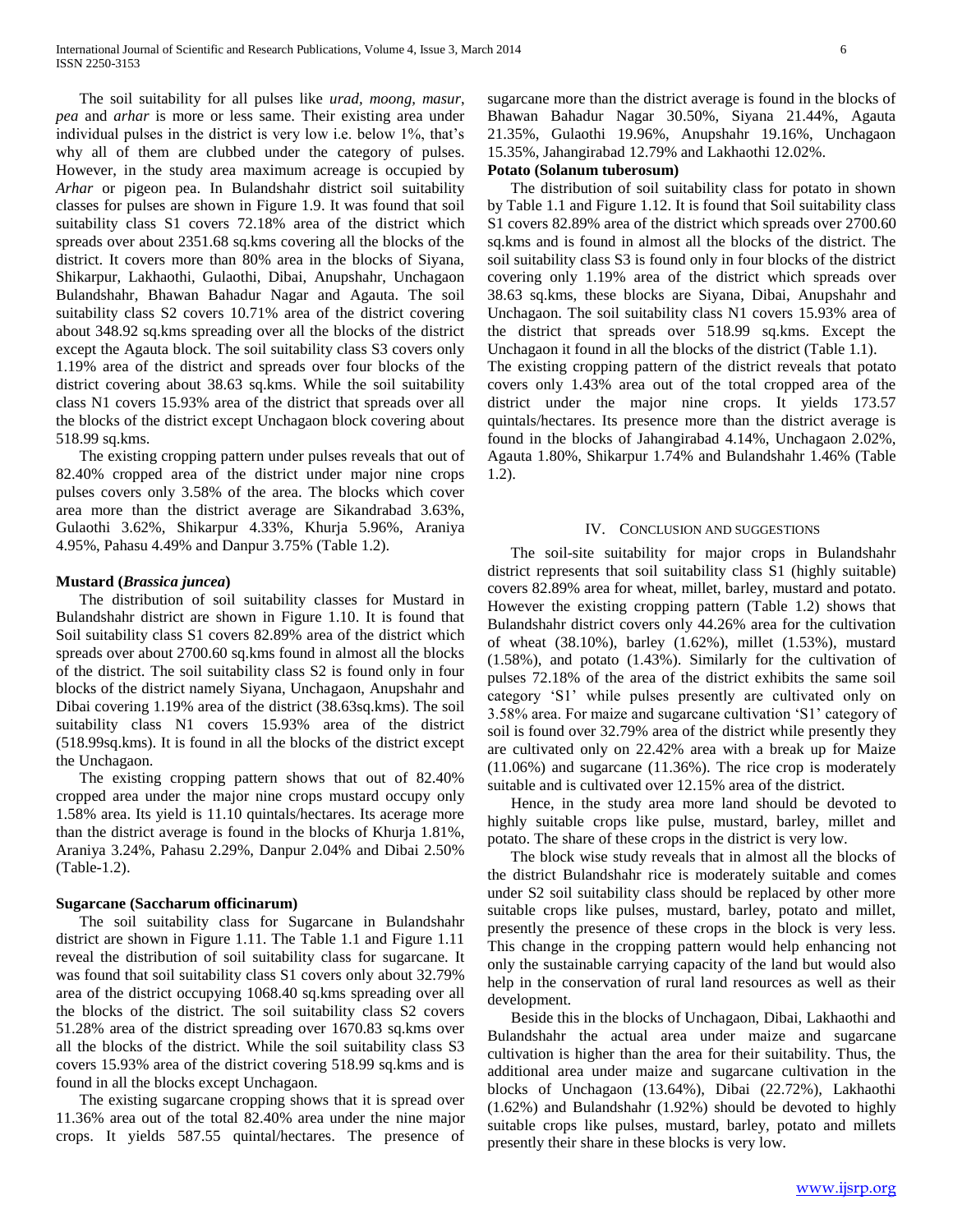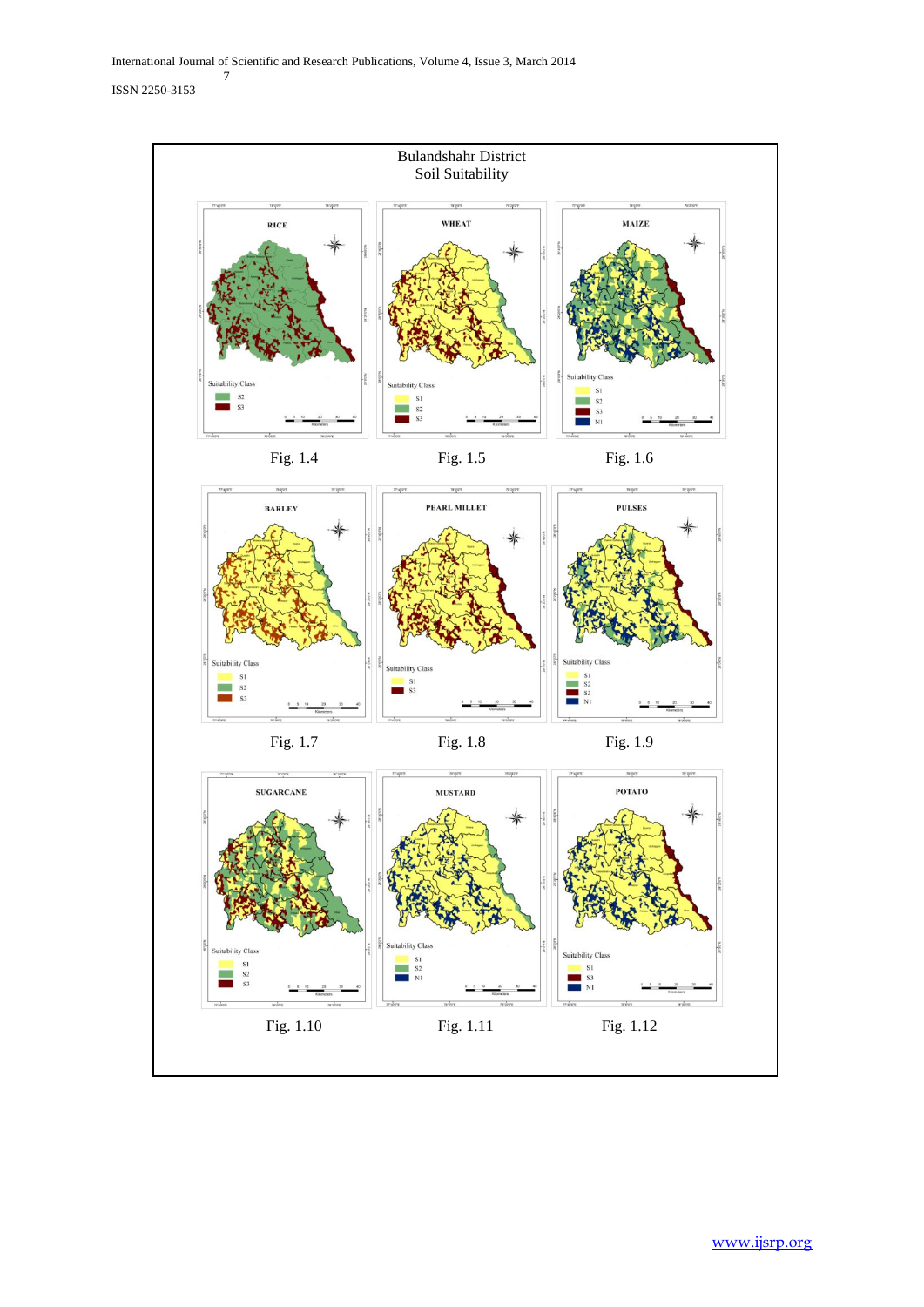| Soil Suitability classes for selected crops |                             |                |                |                |                |                |                |                |                |       |                |                |  |
|---------------------------------------------|-----------------------------|----------------|----------------|----------------|----------------|----------------|----------------|----------------|----------------|-------|----------------|----------------|--|
|                                             |                             | <b>RICE</b>    |                | WHEAT, BARLEY, |                |                | <b>MAIZE</b>   |                |                |       | PEARL MILLET   |                |  |
|                                             |                             | S <sub>2</sub> | S <sub>3</sub> | S <sub>1</sub> | S <sub>2</sub> | S <sub>3</sub> | S <sub>1</sub> | S <sub>2</sub> | S <sub>3</sub> | N1    | S <sub>1</sub> | S <sub>3</sub> |  |
| S.No.                                       | <b>Blocks</b>               | $\frac{0}{0}$  | $\frac{0}{0}$  | $\frac{0}{0}$  | $\frac{0}{0}$  | $\frac{0}{0}$  | $\%$           | $\%$           | $\%$           | $\%$  | $\%$           | $\%$           |  |
|                                             | Siyana                      | 96.80          | 3.20           | 96.80          | 0.93           | 2.27           | 47.42          | 49.38          | 0.93           | 2.27  | 96.80          | 3.20           |  |
| $\overline{2}$                              | Sikandrabad                 | 73.54          | 26.46          | 73.54          | $0.00\,$       | 26.46          | 36.26          | 37.28          | 0.00           | 26.46 | 73.54          | 26.46          |  |
| $\mathfrak{Z}$                              | Shikarpur                   | 82.66          | 17.34          | 82.66          | 0.00           | 17.34          | 33.07          | 49.59          | 0.00           | 17.34 | 82.66          | 17.34          |  |
| $\overline{4}$                              | Pahasu                      | 87.19          | 12.81          | 87.19          | 0.00           | 12.81          | 36.21          | 50.98          | 0.00           | 12.81 | 87.19          | 12.81          |  |
| $\sqrt{5}$                                  | Lakhaoti                    | 82.89          | 17.11          | 82.89          | 0.00           | 17.11          | 20.77          | 62.12          | 0.00           | 17.11 | 82.89          | 17.11          |  |
| 6                                           | Khurja                      | 67.49          | 32.51          | 67.49          | 0.00           | 32.51          | 36.22          | 31.27          | 0.00           | 32.51 | 67.49          | 32.51          |  |
| $\tau$                                      | Jahangirabad                | 84.68          | 15.32          | 84.68          | 0.00           | 15.32          | 53.86          | 30.82          | 0.00           | 15.32 | 84.68          | 15.32          |  |
| $8\,$                                       | Gulaothi                    | 88.90          | 11.10          | 88.90          | 0.00           | 11.10          | 37.88          | 51.02          | 0.00           | 11.10 | 88.90          | 11.10          |  |
| 9                                           | Dibai                       | 89.86          | 10.14          | 89.86          | 6.69           | 3.46           | 5.65           | 84.20          | 6.69           | 3.46  | 89.86          | 10.14          |  |
| 10                                          | Danpur                      | 73.13          | 26.87          | 73.13          | 0.00           | 26.87          | 30.82          | 42.31          | 0.00           | 26.87 | 73.13          | 26.87          |  |
| 11                                          | Bulandshahr                 | 93.52          | 6.48           | 93.52          | 0.00           | 6.48           | 17.77          | 75.75          | 0.00           | 6.48  | 93.52          | 6.48           |  |
| 12                                          | Bhawan Bahadur Nagar        | 94.06          | 5.94           | 94.06          | $0.00\,$       | 5.94           | 45.87          | 48.19          | 0.00           | 5.94  | 94.06          | 5.94           |  |
| 13                                          | Araniya                     | 69.84          | 30.16          | 69.84          | $0.00\,$       | 30.16          | 27.75          | 42.09          | 0.00           | 30.16 | 69.84          | 30.16          |  |
| 14                                          | Anupshahr                   | 92.45          | 7.55           | 92.45          | 6.09           | 1.46           | 34.05          | 58.40          | 6.09           | 1.46  | 92.45          | 7.55           |  |
| 15                                          | Agauta                      | 90.84          | 9.16           | 90.84          | 0.00           | 9.16           | 36.08          | 54.76          | 0.00           | 9.16  | 90.84          | 9.16           |  |
| 16                                          | Unchagaon                   | 93.03          | 6.97           | 93.03          | 6.97           | $0.00\,$       | 14.65          | 78.38          | 6.97           | 0.00  | 93.03          | 6.97           |  |
|                                             | <b>Bulandshahr District</b> | 82.89          | 17.11          | 82.89          | 1.19           | 15.93          | 32.79          | 50.09          | 1.19           | 15.93 | 82.89          | 17.11          |  |

**Table – 1.1 Bulandshahr District Soil Suitability classes for selected crops**

Contd………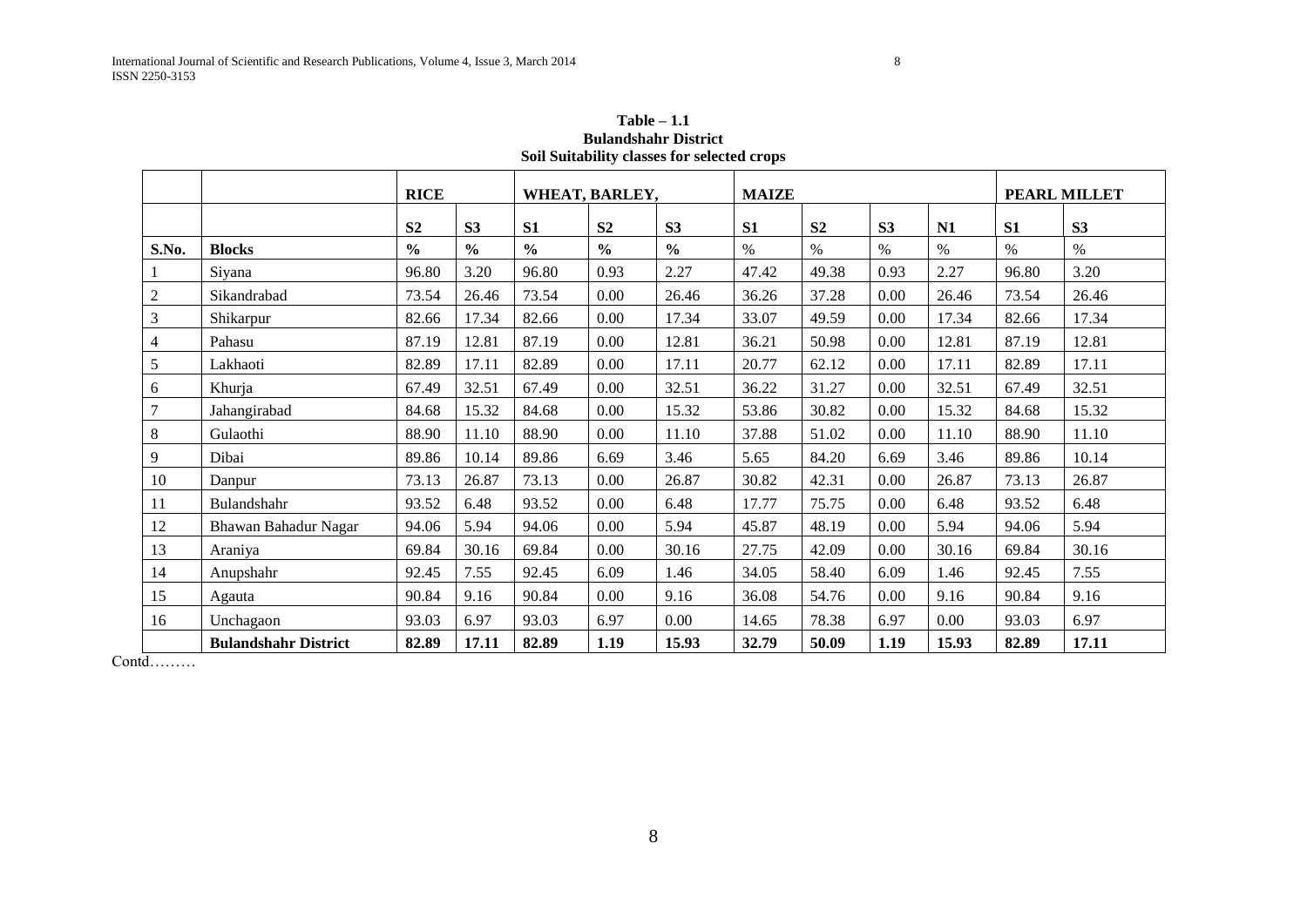# **Table – 1.1 Bulandshahr District Soil Suitability classes for selected crops**

|        |                             | <b>PULSES</b> |                |                |                | <b>MUSTARD</b> |                  |          | <b>SUGARCANE</b> |                |                | <b>POTATO</b>  |                |                |
|--------|-----------------------------|---------------|----------------|----------------|----------------|----------------|------------------|----------|------------------|----------------|----------------|----------------|----------------|----------------|
|        |                             | S1            | S <sub>2</sub> | S <sub>3</sub> | N1             | S1             | S <sub>2</sub>   | N1       | S1               | S <sub>2</sub> | S3             | S <sub>1</sub> | S <sub>3</sub> | N1             |
| S. No. | <b>Blocks</b>               | $\%$          | $\%$           | $\%$           | $\%$           | $\%$           | $\%$             | $\%$     | $\%$             | $\%$           | %              | $\%$           | $\%$           | $\%$           |
|        | Siyana                      | 83.22         | 13.57          | 0.93           | 2.27           | 96.8           | 0.93             | 2.27     | 47.42            | 50.31          | 2.27           | 96.8           | 0.93           | 2.27           |
| 2      | Sikandrabad                 | 61.38         | 12.16          | $\overline{0}$ | 26.46          | 73.54          | $\overline{0}$   | 26.46    | 36.26            | 37.28          | 26.46          | 73.54          | $\Omega$       | 26.46          |
| 3      | Shikarpur                   | 82.09         | 0.57           | $\overline{0}$ | 17.34          | 82.66          | $\Omega$         | 17.34    | 33.07            | 49.59          | 17.34          | 82.66          | $\theta$       | 17.34          |
| 4      | Pahasu                      | 66.12         | 21.07          | $\overline{0}$ | 12.81          | 87.19          | $\boldsymbol{0}$ | 12.81    | 36.21            | 50.98          | 12.81          | 87.19          | $\Omega$       | 12.81          |
| 5      | Lakhaoti                    | 81.84         | 1.06           | $\Omega$       | 17.11          | 82.89          | $\overline{0}$   | 17.11    | 20.77            | 62.12          | 17.11          | 82.89          | $\theta$       | 17.11          |
| 6      | Khurja                      | 54.52         | 12.97          | $\Omega$       | 32.51          | 67.49          | $\theta$         | 32.51    | 36.22            | 31.27          | 32.51          | 67.49          | $\Omega$       | 32.51          |
| 7      | Jahangirabad                | 78.73         | 5.96           | $\overline{0}$ | 15.32          | 84.68          | $\boldsymbol{0}$ | 15.32    | 53.86            | 30.82          | 15.32          | 84.68          | $\overline{0}$ | 15.32          |
| 8      | Gulaothi                    | 80.23         | 8.67           | $\Omega$       | 11.1           | 88.9           | $\theta$         | 11.1     | 37.88            | 51.02          | 11.1           | 88.9           | $\Omega$       | 11.1           |
| 9      | Dibai                       | 87.23         | 2.63           | 6.69           | 3.46           | 89.86          | 6.69             | 3.46     | 5.65             | 90.89          | 3.46           | 89.86          | 6.69           | 3.46           |
| 10     | Danpur                      | 49.01         | 24.12          | $\Omega$       | 26.87          | 73.13          | $\theta$         | 26.87    | 30.82            | 42.31          | 26.87          | 73.13          | $\Omega$       | 26.87          |
| 11     | Bulandshahr                 | 92.94         | 0.58           | $\Omega$       | 6.48           | 93.52          | $\boldsymbol{0}$ | 6.48     | 17.77            | 75.75          | 6.48           | 93.52          | $\Omega$       | 6.48           |
| 12     | Bhawan Bahadur Nagar        | 82.84         | 11.22          | $\Omega$       | 5.94           | 94.06          | $\theta$         | 5.94     | 45.87            | 48.19          | 5.94           | 94.06          | $\theta$       | 5.94           |
| 13     | Araniya                     | 46.19         | 23.65          | $\Omega$       | 30.16          | 69.84          | $\Omega$         | 30.16    | 27.75            | 42.09          | 30.16          | 69.84          | $\Omega$       | 30.16          |
| 14     | Anupshahr                   | 85.55         | 6.9            | 6.09           | 1.46           | 92.45          | 6.09             | 1.46     | 34.05            | 64.5           | 1.46           | 92.45          | 6.09           | 1.46           |
| 15     | Agauta                      | 90.84         | $\Omega$       | $\Omega$       | 9.16           | 90.84          | $\Omega$         | 9.16     | 36.08            | 54.76          | 9.16           | 90.84          | $\Omega$       | 9.16           |
| 16     | Unchagaon                   | 84.25         | 8.78           | 6.97           | $\overline{0}$ | 93.03          | 6.97             | $\Omega$ | 14.65            | 85.35          | $\overline{0}$ | 93.03          | 6.97           | $\overline{0}$ |
|        | <b>Bulandshahr District</b> | 72.18         | 10.71          | 1.19           | 15.93          | 82.89          | 1.19             | 15.93    | 32.79            | 51.28          | 15.93          | 82.89          | 1.19           | 15.93          |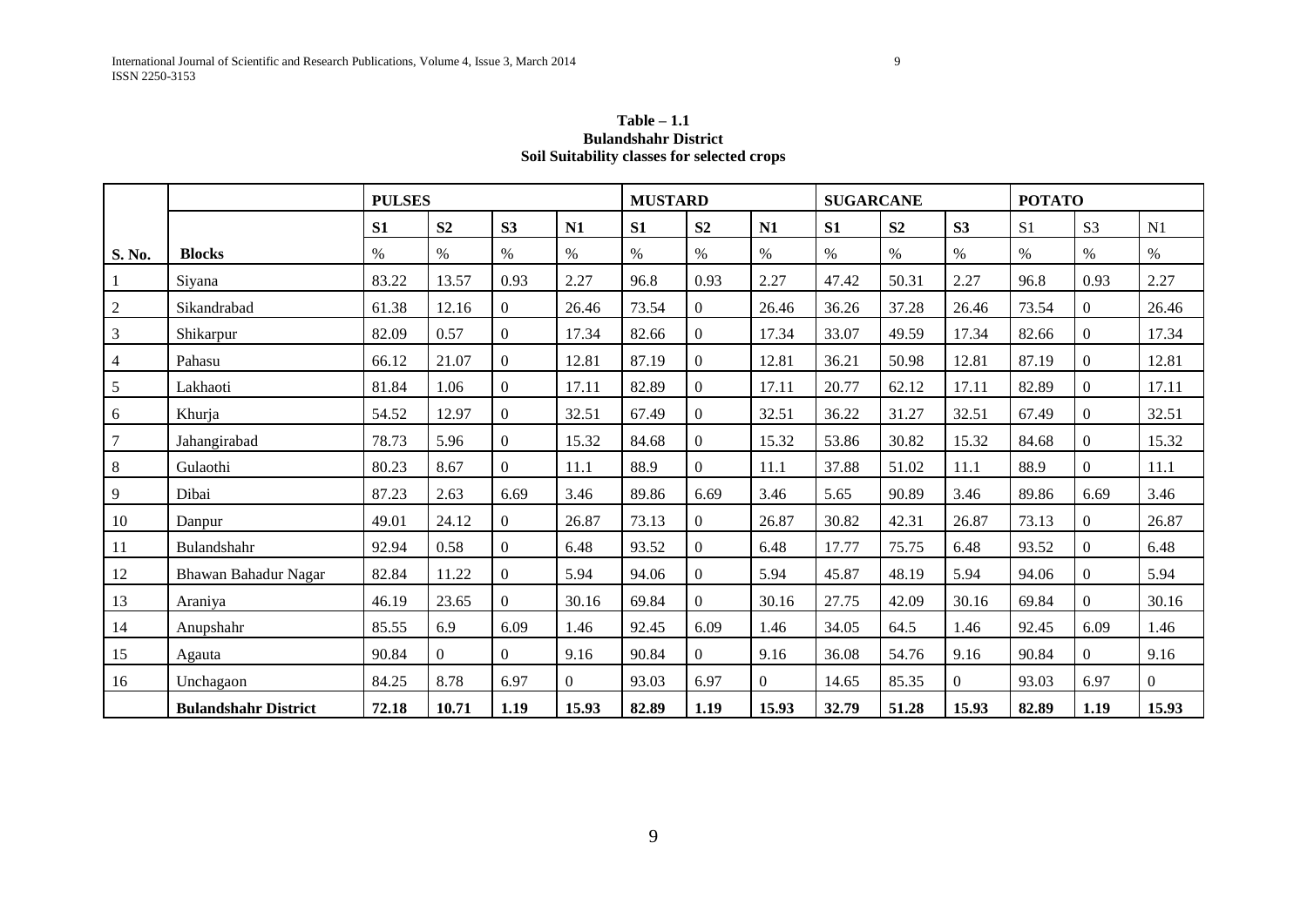# **Table 1.2 Bulandshahr District Acreage under major crops 2007-08 (%)**

| <b>Blocks</b>               | <b>Rice</b> | Wheat | <b>Barley</b> | <b>Millet</b> | <b>Maize</b> | <b>Pulses</b> | <b>Mustard</b> | <b>Sugarcane</b> | <b>Potato</b> | <b>Total</b> |
|-----------------------------|-------------|-------|---------------|---------------|--------------|---------------|----------------|------------------|---------------|--------------|
| Sikandrabad                 | 17.51       | 38.51 | 1.50          | 2.27          | 5.37         | 3.63          | 1.08           | 6.59             | 1.35          | 77.81        |
| Gulaothi                    | 9.67        | 38.24 | 1.02          | 0.05          | 4.91         | 3.62          | 1.16           | 19.96            | 1.31          | 79.93        |
| Lakhaothi                   | 15.44       | 37.23 | 1.67          | 0.14          | 10.59        | 2.90          | 1.11           | 12.02            | 1.05          | 82.16        |
| Bulandshahr                 | 12.71       | 35.63 | 1.46          | 0.05          | 10.50        | 2.99          | 1.25           | 9.19             | 1.46          | 75.23        |
| Shikarpur                   | 11.13       | 37.79 | 1.98          | 0.27          | 14.25        | 4.33          | 1.55           | 9.54             | 1.74          | 82.59        |
| Bhawan Bahadur Nagar        | 6.10        | 31.09 | 1.06          | 0.06          | 4.94         | 2.89          | 0.98           | 30.50            | 1.00          | 78.62        |
| Siyana                      | 5.90        | 34.31 | 1.10          | 0.13          | 8.18         | 2.67          | 1.27           | 21.44            | 0.89          | 75.88        |
| Jahangirabad                | 12.19       | 34.20 | 1.16          | 0.05          | 12.81        | 2.19          | 0.82           | 12.79            | 4.14          | 80.33        |
| Khurja                      | 14.49       | 41.83 | 1.96          | 3.32          | 7.47         | 5.96          | 1.81           | 4.74             | 1.26          | 82.85        |
| Araniya                     | 18.15       | 41.07 | 2.15          | 3.96          | 7.71         | 4.95          | 3.24           | 5.76             | 1.03          | 88.00        |
| Pahasu                      | 15.24       | 41.77 | 1.76          | 4.23          | 14.77        | 4.49          | 2.29           | 5.05             | 1.07          | 90.67        |
| Unchagaon                   | 4.36        | 39.02 | 1.07          | 0.05          | 12.94        | 2.79          | 0.83           | 15.35            | 2.02          | 78.43        |
| Danpur                      | 10.22       | 42.53 | 2.26          | 1.37          | 20.02        | 3.75          | 2.04           | 6.63             | 0.85          | 89.66        |
| Dibai                       | 10.40       | 39.19 | 1.97          | 2.18          | 19.25        | 2.43          | 2.50           | 9.12             | 0.63          | 87.68        |
| Anupshahr                   | 8.33        | 35.15 | 1.55          | 0.60          | 14.56        | 1.89          | 1.22           | 19.16            | 1.01          | 83.48        |
| Agauta                      | 9.15        | 32.17 | 1.03          | 0.02          | 5.90         | 2.57          | 0.95           | 21.35            | 1.80          | 74.95        |
| <b>Bulandshahr District</b> | 12.15       | 38.10 | 1.62          | 1.53          | 11.06        | 3.58          | 1.58           | 11.36            | 1.43          | 82.41        |